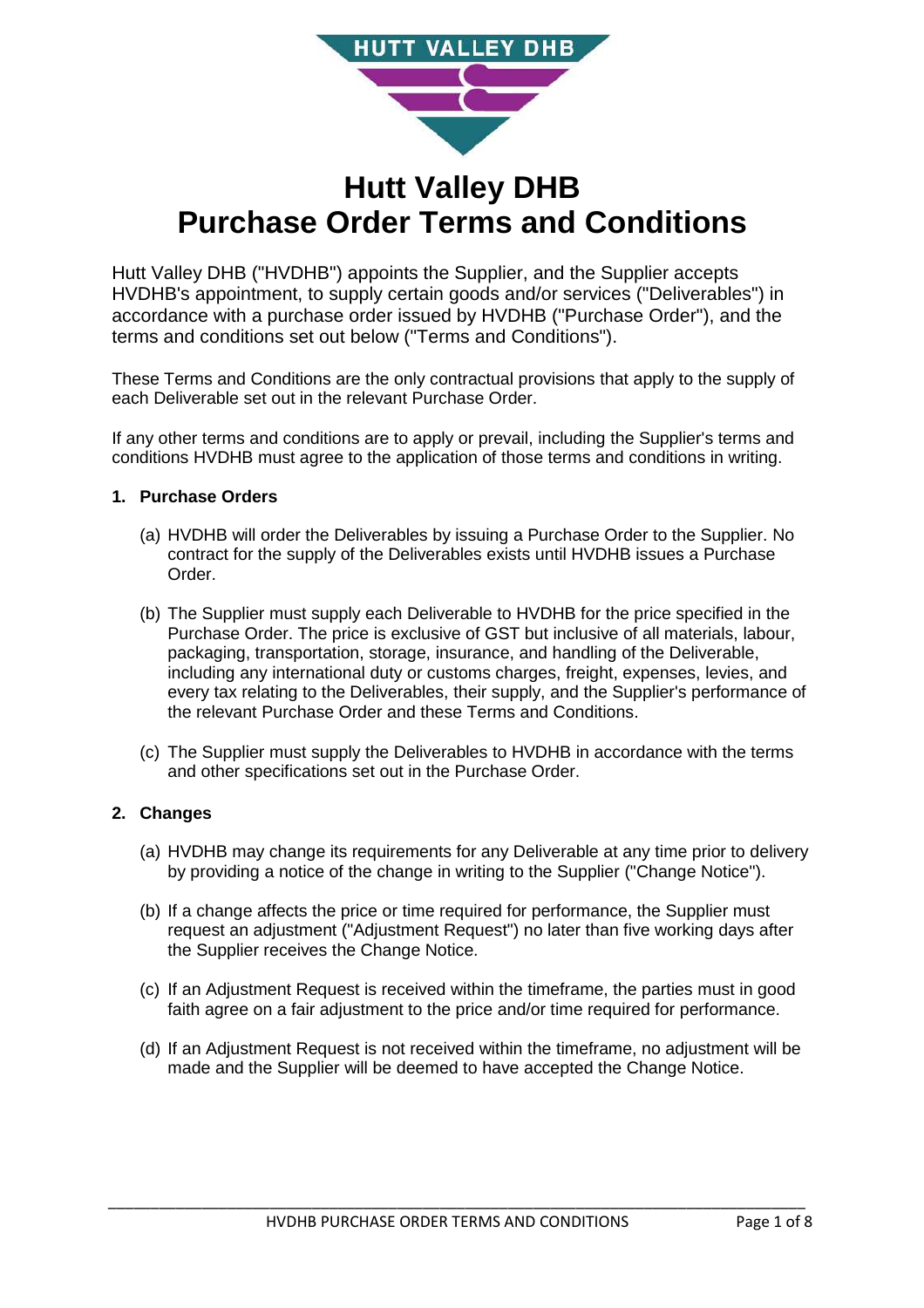# **3. Delivery of goods**

If the Deliverables include goods:

- (a) The Supplier must deliver each Deliverable in accordance with the relevant Purchase Order, during HVDHB's normal working hours, no later than the delivery date specified in the Purchase Order (or if no delivery date is specified, within a reasonable time), and to the address specified in the Purchase Order.
- (b) On delivery, the Deliverable must be accompanied by a delivery note that details the description, quantity unit rates, and dollar value of each Deliverable.
- (c) If any delivery may be, or is late, the Supplier will make delivery by the fastest method at its own cost. The Supplier acknowledges that time is of the essence.

# **4. Acceptance of goods**

Without limiting any other right or remedy HVDHB may have under the Purchase Order or these Terms and Conditions, if the Deliverables include any goods:

- (a) The Supplier acknowledges that the signing of a delivery or packing slip or similar on behalf of HVDHB does not constitute acceptance of any Deliverables.
- (b) HVDHB may carry out any acceptance tests before and after delivery of any Deliverables at any location to verify compliance of the Deliverables with HVDHB's requirements. Final acceptance of the Deliverables is to be completed by HVDHB within 30 days of delivery of the Deliverables to their final location as designated by the Purchase Order ("Final Verification Date").
- (c) HVDHB may notify the Supplier of its rejection of any Deliverables that do not match the description or quantity in the relevant Purchase Order, that are delivered after the delivery date specified in the Purchase Order, or that are otherwise faulty ("Rejection Notice"). If HVDHB does not provide a Rejection Notice by the Final Verification Date, HVDHB will be deemed to have accepted those Deliverables.
- (d) If HVDHB issues a Rejection Notice, the Supplier will (at HVDHB's option and at the Supplier's cost) either:
	- (i) replace, or otherwise remedy the defects of, the Deliverables within a reasonable period of time having regard to the nature of the Deliverables; or
	- (ii) refund in full all monies paid (if any) in respect of those Deliverables within one month of those Deliverables being rejected, and provide HVDHB with a GST credit note in respect of any such refund.

# **5. Defective services**

Without limiting any other right or remedy HVDHB may have under the Purchase Order or these Terms and Conditions, if the Deliverables include any services:

(a) if any of the Deliverables provided are defective or partly or wholly unperformed by the relevant date for performance as stated in the Purchase Order or as set out in these Terms and Conditions ("Non-Compliant Services"), HVDHB may require the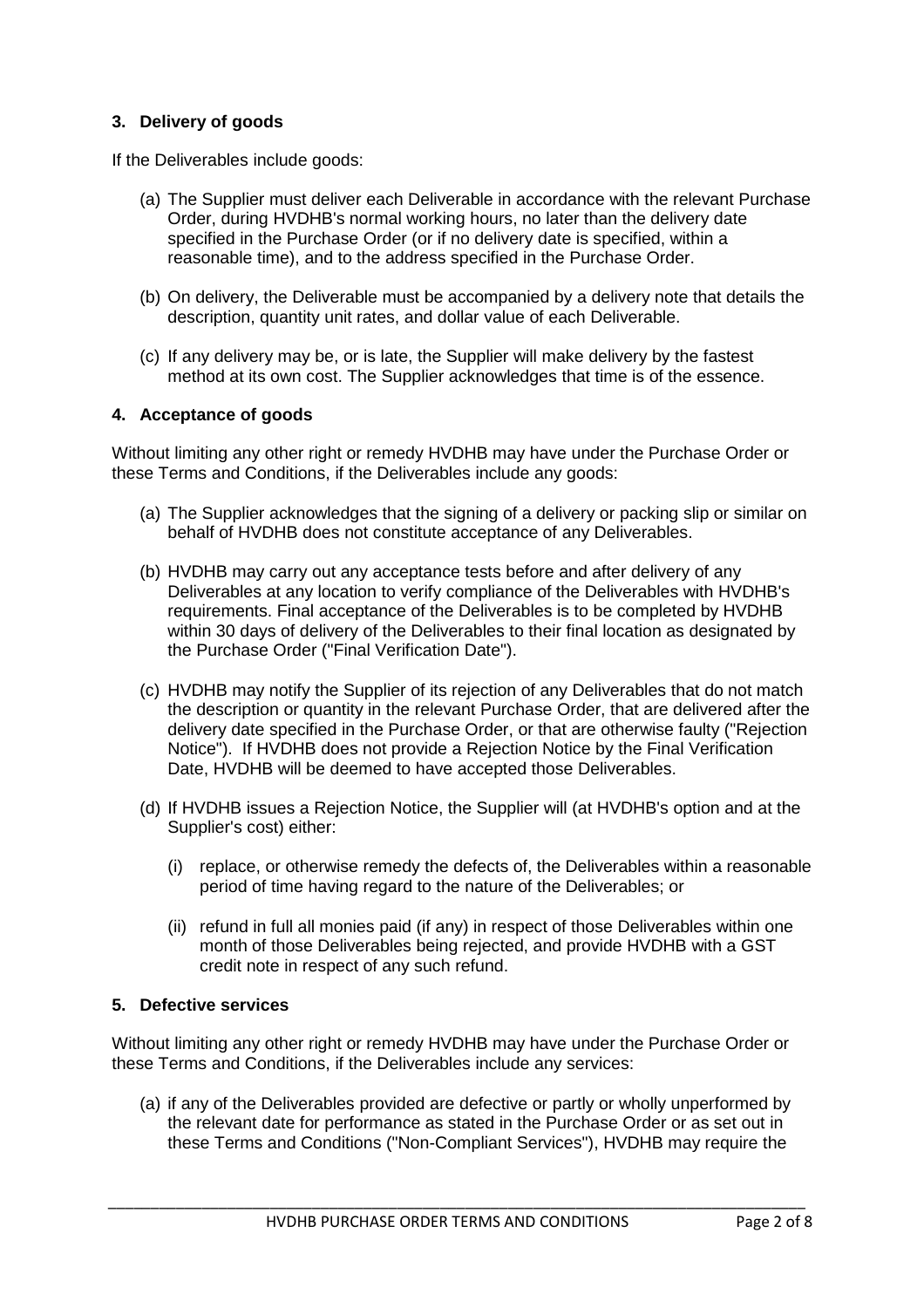Supplier to rectify, perform or re-perform such Deliverables at the Supplier's own cost;

- (b) if the Supplier is unable to do so to HVDHB's reasonable satisfaction, HVDHB may engage a substitute supplier (at the Supplier's cost) to do so; and
- (c) HVDHB will have no obligation to pay for Non-Compliant Services and, if and to the extent HVDHB has paid for any Non-Compliant Services, HVDHB will be entitled to set-off such amounts against any payments it owes under the Purchase Order and these Terms and Conditions or otherwise.

#### **6. Invoices and payment**

- (a) The Supplier will issue an invoice for the Deliverables supplied to the invoice address specified on the Purchase Order. The invoice must at a minimum:
	- (i) specify the Deliverables that are the subject of the invoice, the Price for those Deliverables, and any applicable purchase order numbers; and
	- (ii) be in the form of a valid tax invoice as specified by section 24 of the Goods and Services Tax Act.
- (b) Unless HVDHB disputes the invoice, HVDHB will pay the Supplier on or before the  $20<sup>th</sup>$  day of the month immediately following the month in which the later of:
	- (i) delivery and acceptance of the Deliverables occurs; and
	- (ii) HVDHB received an invoice issued in accordance with clause (a).
- (c) If HVDHB disputes any invoice issued under clause (a), HVDHB will notify the Supplier as soon as reasonably practicable, identifying the amount in dispute and the reasons for the dispute.
- (d) Payment of any invoice will not constitute acceptance of any Deliverables.

# **7. Title and risk**

If goods are supplied:

- (a) subject to clause 7(c), clear title and risk in those Deliverables will pass to HVDHB after the Supplier delivers the Deliverables to HVDHB and the Deliverables have been receipted and accepted by HVDHB in accordance with clause 4 of these Terms and Conditions;
- (b) every risk to a Deliverable remains with the Supplier until completion of delivery and acceptance. The Supplier will insure the Deliverables (including, but not limited, to cover for any damage or loss to the Deliverables during delivery) until risk in the Deliverables passes to HVDHB;
- (c) the Supplier agrees not to:
	- (i) charge, mortgage, or otherwise encumber any of the Deliverables; or
	- (ii) create, permit or allow to subsist any other Security Interest in the Deliverables under the Personal Property Securities Act 1999 ("PPSA").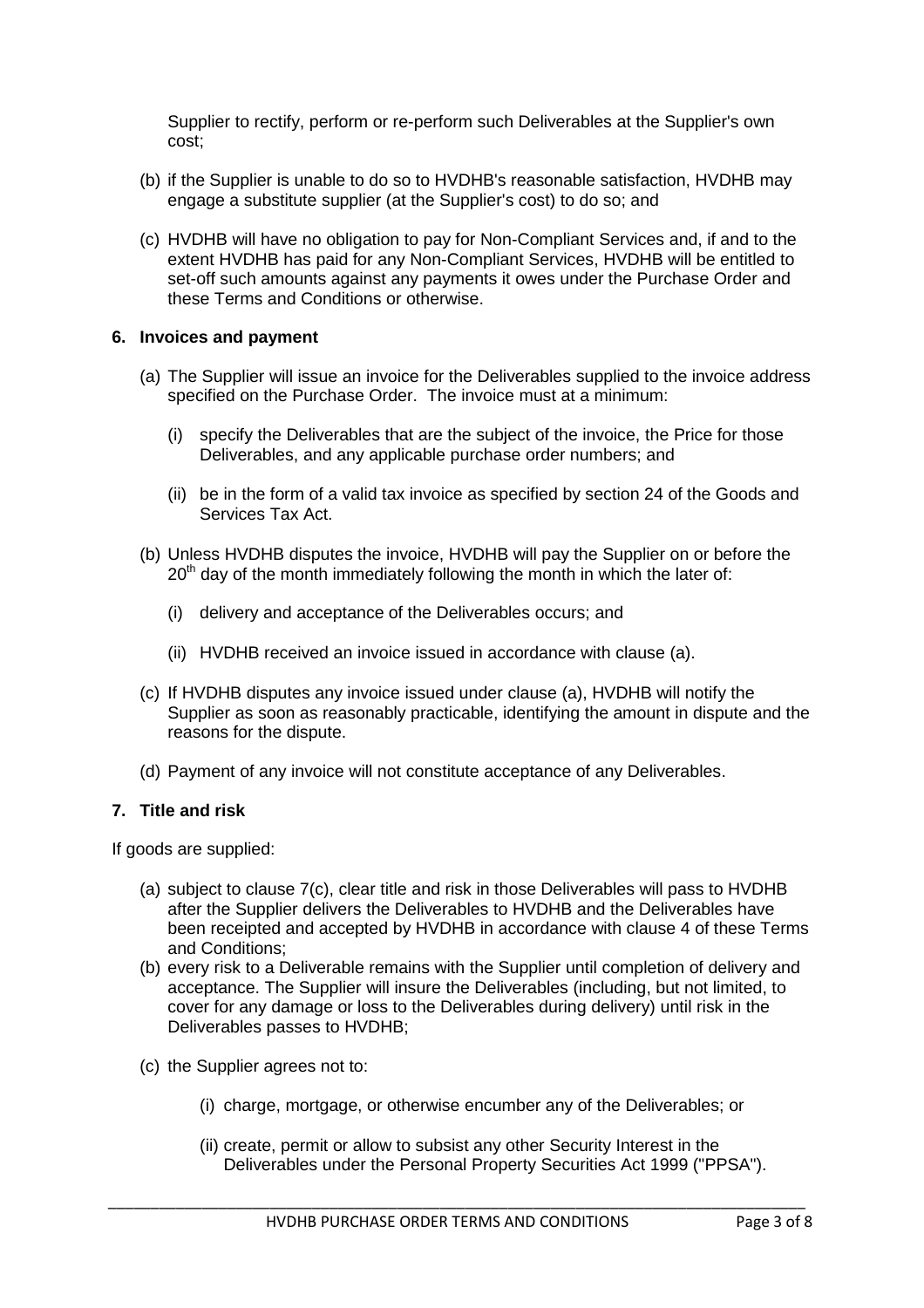For the purposes of these Terms and Conditions, "Security Interest" has the meaning given to that term in the PPSA.

# **8. Supplier obligations**

Without limiting any of the Supplier's other obligations set out elsewhere in the Purchase Order or these Terms and Conditions, in providing the Deliverables, the Supplier will:

- (a) act with high levels of care, skill, diligence, prudence, and foresight;
- (b) act promptly and efficiently in providing the Deliverables;
- (c) ensure the Deliverables are reasonably fit for their purpose;
- (d) comply with HVDHB's health and safety, emergency and security requirements notified to the Supplier from time to time, and promptly notify HVDHB of any health and safety hazards or issues which arise in relation to the Deliverables; and
- (e) to the extent permissible by law, pass to HVDHB the benefit of any warranty or guarantee received from any other person in respect of a Deliverable so that HVDHB may have recourse against those persons through the Supplier for any defects.

### **9. Supplier warranties**

In addition to any other warranties and guarantees given by the Supplier or implied by custom or law, the Supplier represents, warrants and guarantees to HVDHB that:

- (a) if goods are supplied:
	- (i) each Deliverable will be newly manufactured and unused on delivery;
	- (ii) if applicable, each Deliverable will have at least 95% of shelf life, calendar life or utilisation life on delivery;
	- (iii) each Deliverable will be free from any latent defect;
	- (iv) ownership, possession, use and resale of each Deliverable by HVDHB will not infringe any intellectual property rights, proprietary right or interest of, or result in any liability to HVDHB to, any person;
	- (v) the Supplier:
		- A. is able to, and will, pass free and clear title to the Deliverable to HVDHB under clause 7(a);
		- B. has the legal and beneficial right to supply the Deliverable to HVDHB; and
- (b) in relation to all Deliverables (whether goods or services), the Supplier represents, warrants and guarantees to HVDHB that:
	- (i) despite any inspection, acceptance or payment by HVDHB, or any work done in respect of, or use of, any Deliverable by HVDHB, each Deliverable will for at least 12 months from the date of acceptance by HVDHB: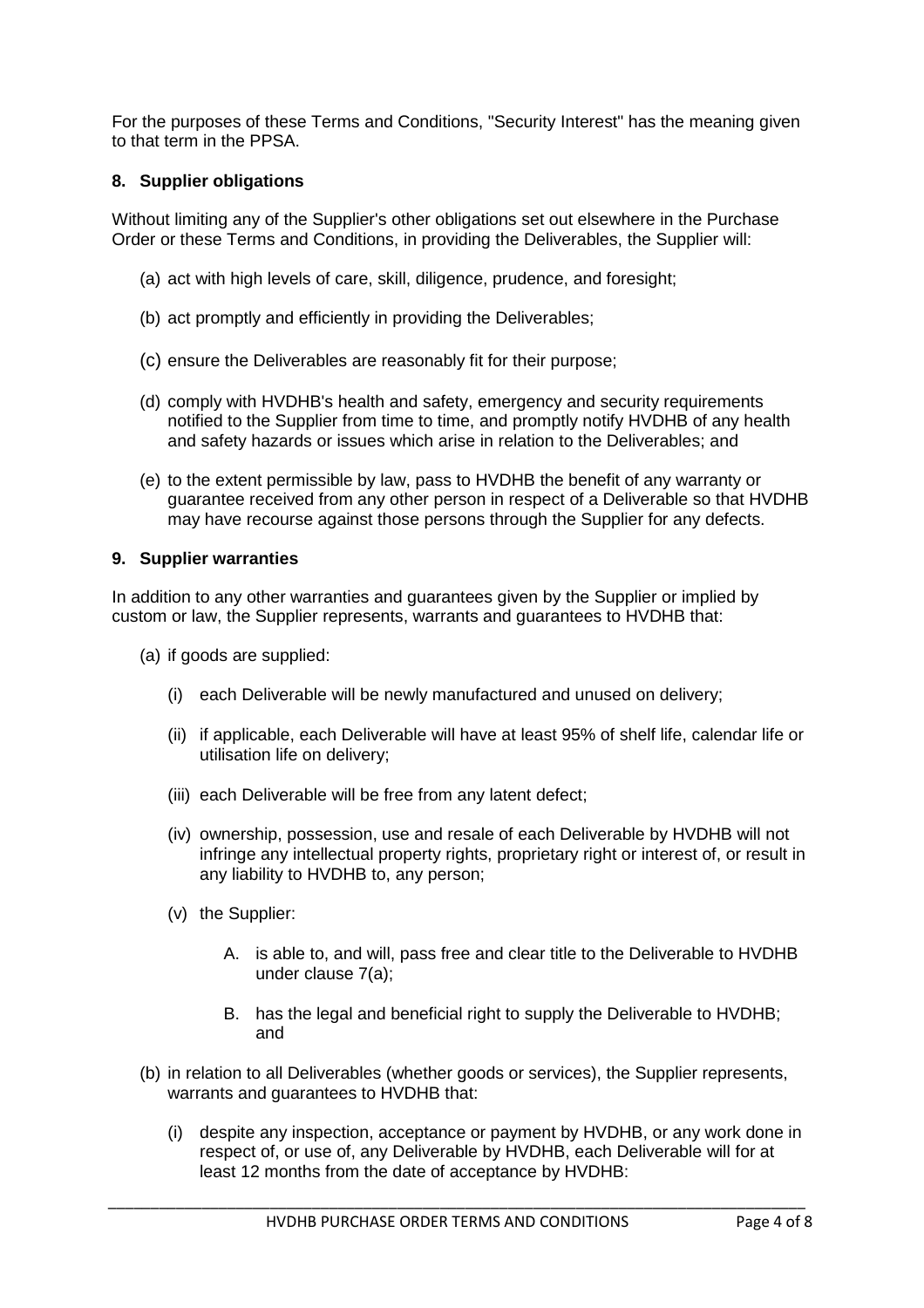- A. be free from any defect in design, materials and workmanship;
- B. conform as to quantity, quality and description and satisfy any standard of design, quality and performance specified by HVDHB; and
- C. be fit for the use and purpose for which HVDHB requires it;
- (ii) no form of inducement or reward has been or will be directly or indirectly provided to any representative of HVDHB;
- (iii) all information provided by the Supplier to HVDHB under or in relation to the Purchase Order is true, accurate, and not misleading in any material respect (including by omission); and
- (iv) the Supplier is solvent and will be able to pay its debts as they become due in the normal course of business and the Supplier's assets are greater than the value of its liabilities, including any contingent liabilities.

#### **10. Warranty claims**

- (a) The Supplier will promptly remedy each warranty claim to HVDHB's satisfaction.
- (b) Warranties start again for the full period on completion of remedying each defect.
- (c) If any defect results in HVDHB not receiving the expected value or performance from the Deliverable, the Supplier will, at its own cost, promptly replace the Deliverable with a new and compliant Deliverable with a full warranty, if requested by HVDHB.

#### **11. Compliance with laws**

The Supplier:

- (a) will ensure they, and each Deliverable, complies with every New Zealand law, and applicable industry codes and standards; and
- (b) is responsible for ensuring that every necessary and prudent authorisation (including consents, permits and licences) is obtained to ensure that it can deliver, and HVDHB can use and own, each Deliverable.

### **12. Remedies**

If:

- (a) any Deliverable is destroyed or damaged prior to acceptance, not delivered how, when or where required by HVDHB, or fails any acceptance test or otherwise does not comply with HVDHB's requirements;
- (b) any warranty claim is not promptly dealt with in accordance with the warranty clause;
- (c) the Supplier breaches, and fails to properly or promptly perform, any of its obligations to HVDHB's satisfaction within five working days after notice from HVDHB of the breach;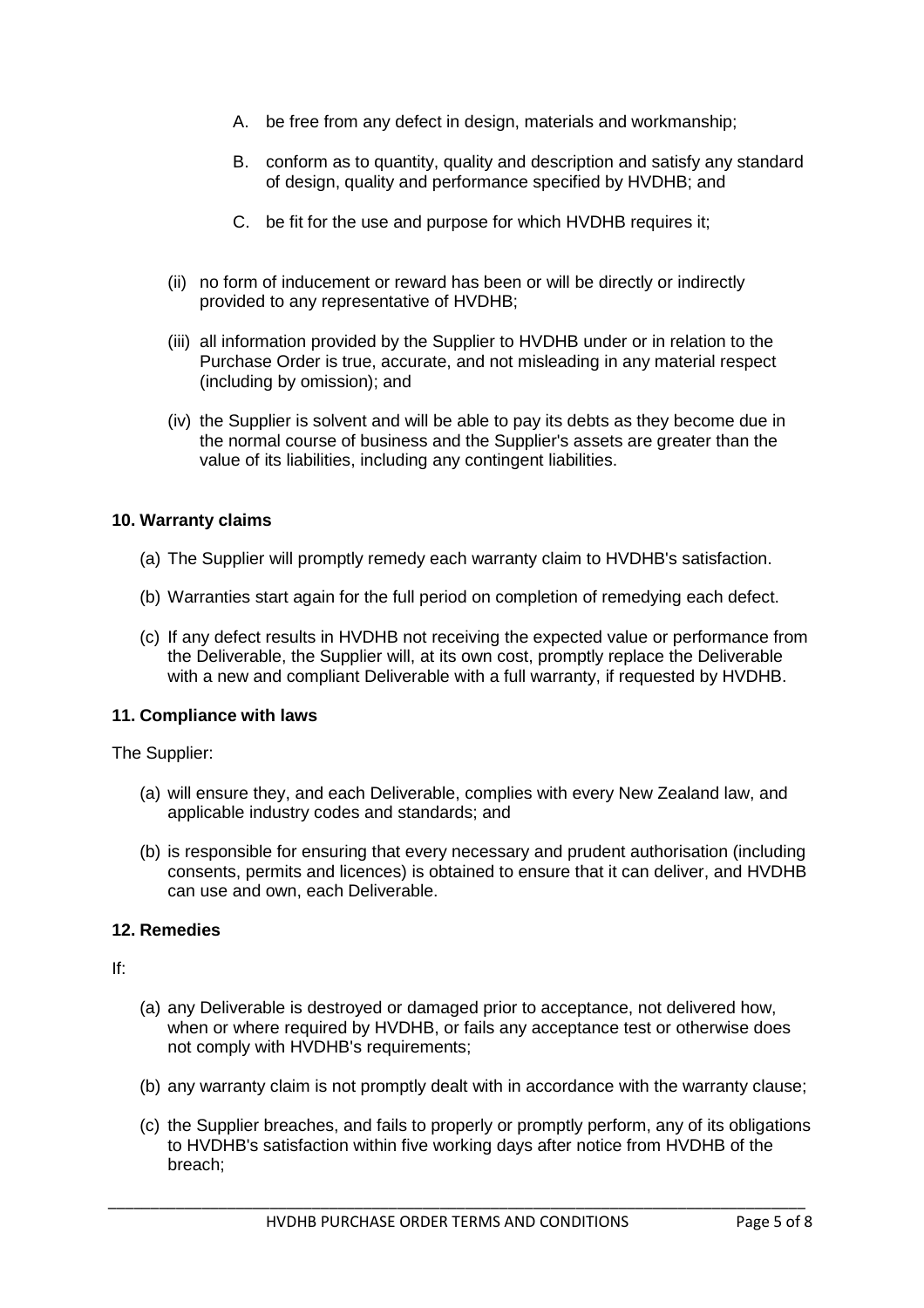- (d) the Supplier commits a breach of its obligations under these Terms and Conditions that is not capable of remedy;
- (e) any direct or indirect change of control of the Supplier occurs; or
- (f) the Supplier is or becomes insolvent or bankrupt, goes into receivership or liquidation, or amalgamates with any other person(s);

then HVDHB may:

- (g) withhold any payment due to the Supplier until the matter is resolved to HVDHB's satisfaction;
- (h) cause the Supplier to remove any rejected Deliverables from HVDHB's premises at the Supplier's risk and expense, and no longer be obliged to pay for that Deliverable, or if paid for, receive a refund from the Supplier or set-off the amount paid against any amount HVDHB may owe the Supplier. If the rejected Deliverables are not removed by the Supplier within 20 working days of notification of the rejection, HVDHB will return the Deliverables to the Supplier at the Supplier's own risk and expense;
- (i) suspend or terminate (in whole or in part) the Purchase Order by written notice to the Supplier; and/or
- (j) recover, or deduct from or set-off against any amount HVDHB may owe the Supplier, amounts for any direct or indirect damage, loss or cost (including legal cost) to HVDHB relating to the non-performance by the Supplier or any Deliverable.

# **13. Termination**

On the termination of a Purchase Order:

- (a) HVDHB may also cancel any outstanding Purchase Orders by notifying the Supplier in writing, and HVDHB will not be liable to the Supplier in relation to any such cancelled Purchase Orders;
- (b) termination will be without prejudice to either party's rights and remedies in respect of any breach by either party of the relevant Purchase Order and these Terms and Conditions; and
- (c) clause 7 (Title and risk), this clause 13, clause 14 (Supplier indemnity), and clause 18(c) (Disclosure) together with other provisions that are by their nature intended to survive, will remain in effect.

# **14. Supplier indemnity**

Unless prohibited by law, the Supplier indemnifies HVDHB against any direct, indirect or consequential losses (including, without limitation, loss of revenue, opportunity or profits or any other special or punitive losses), liability, damages, actions, proceedings, claims, demands, costs and expenses including (without limitation) solicitor and own client costs, (collectively, "losses") incurred directly or indirectly in connection with or as a consequence of, any act or omission of the Supplier or any of its employees, contractors or agents in performing obligations under the relevant Purchase Order and these Terms and Conditions, except to the extent that such losses are contributed to by HVDHB.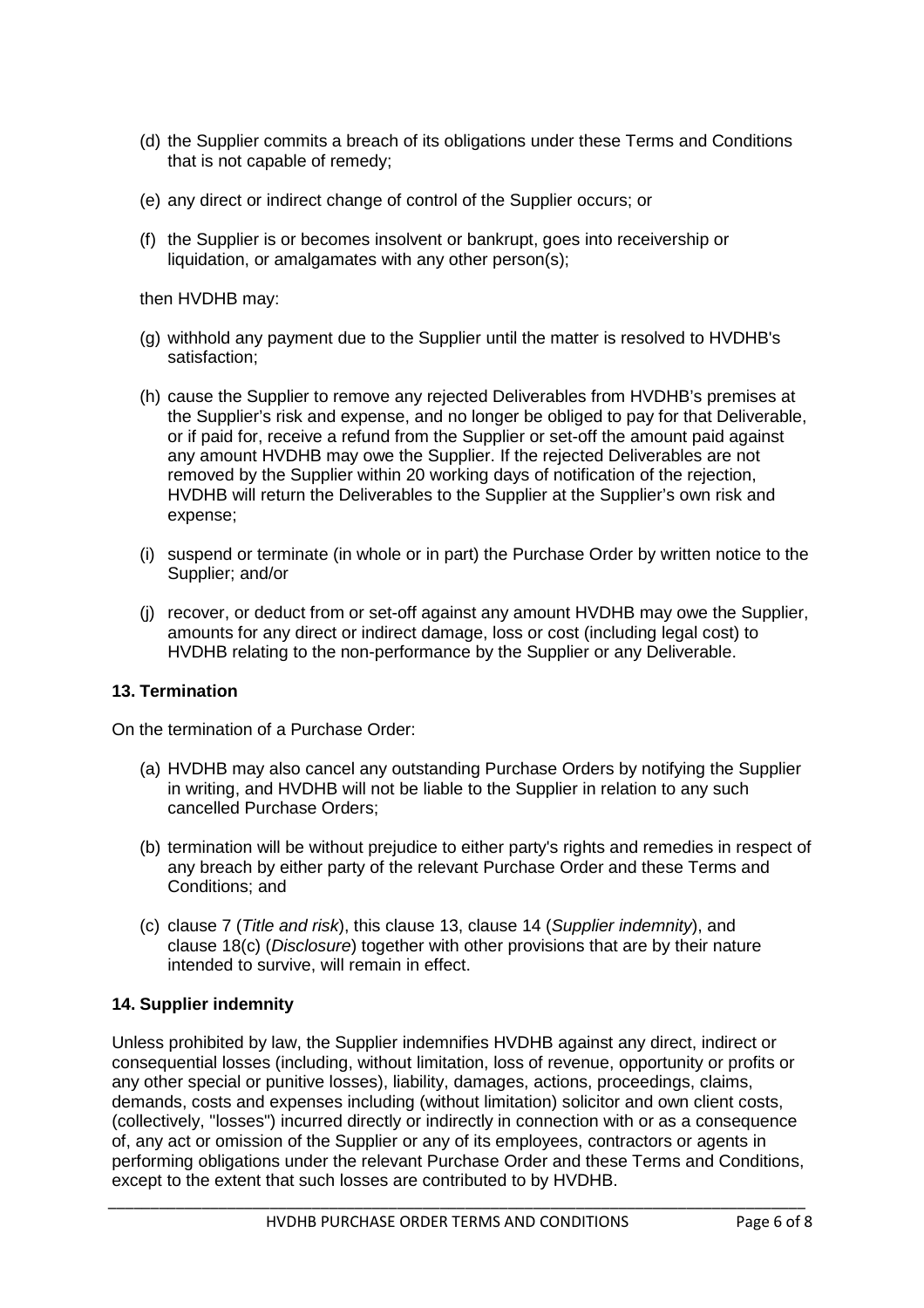# **15. No advertising**

The Supplier will not advertise in any newspaper, magazine, journal or other advertising medium, or broadcast on radio, television, or the internet, that it supplies Deliverables to HVDHB without HVDHB's written approval.

### **16. Force majeure**

- (a) The Supplier is not liable for any failure or delay in performing if it is due to a cause reasonably beyond the control of the Supplier and the Supplier has used its best endeavours to perform on time despite the cause.
- (b) For the purposes of this clause 16, a circumstance reasonably beyond the control of the Supplier does not include industrial action on the part of the Supplier or the Supplier's personnel, or inability by the Supplier to supply the Deliverables due to disputes with its third party suppliers or the Supplier or its suppliers not having taken all reasonable steps to ensure systems do not fail due to digital date recognition errors.

# **17. Disputes**

- (a) If any dispute between the parties arises, the parties will endeavour to resolve the dispute promptly by negotiation.
- (b) If the parties cannot resolve the dispute by negotiation within 15 days of the dispute first being notified, the dispute may be referred to mediation with the agreement of both parties and any associated costs will be shared equally between the parties.
- (c) Pending resolution of the dispute, the parties will continue to perform all their obligations, except where it is impracticable to continue performing any obligations being the subject of the dispute and such obligations will be suspended during the dispute.

# **18. General**

- (a) All amounts are in New Zealand dollars unless otherwise specified. New Zealand time and dates apply. All documentation is to be in English.
- (b) The Supplier will not assign, subcontract or transfer any of its rights or obligations under the relevant Purchase Order and these Terms and Conditions without the prior written consent of HVDHB
- (c) Neither party will at any time disclose to any person, otherwise than is necessary for the relevant Purchase Order and these Terms and Conditions or as required by law, any information that a party acquires in relation to those documents (whether or not from the other party) without the other party's prior written consent.
- (d) These Terms and Conditions and the relevant Purchase Order constitute the entire agreement between the parties in respect of the Deliverables described in the Purchase Order and supersede all prior agreements, arrangements, understandings and representations (whether oral or written) given by or made between the parties, relating to the relevant Deliverables, and no other terms and conditions will apply in relation to the matters dealt with in these Terms and Conditions including the Supplier's terms and conditions (unless otherwise agreed in writing).
- (e) The Supplier is an independent contractor and nothing in the relevant Purchase Order or these Terms and Conditions are intended to, or will be deemed to, establish